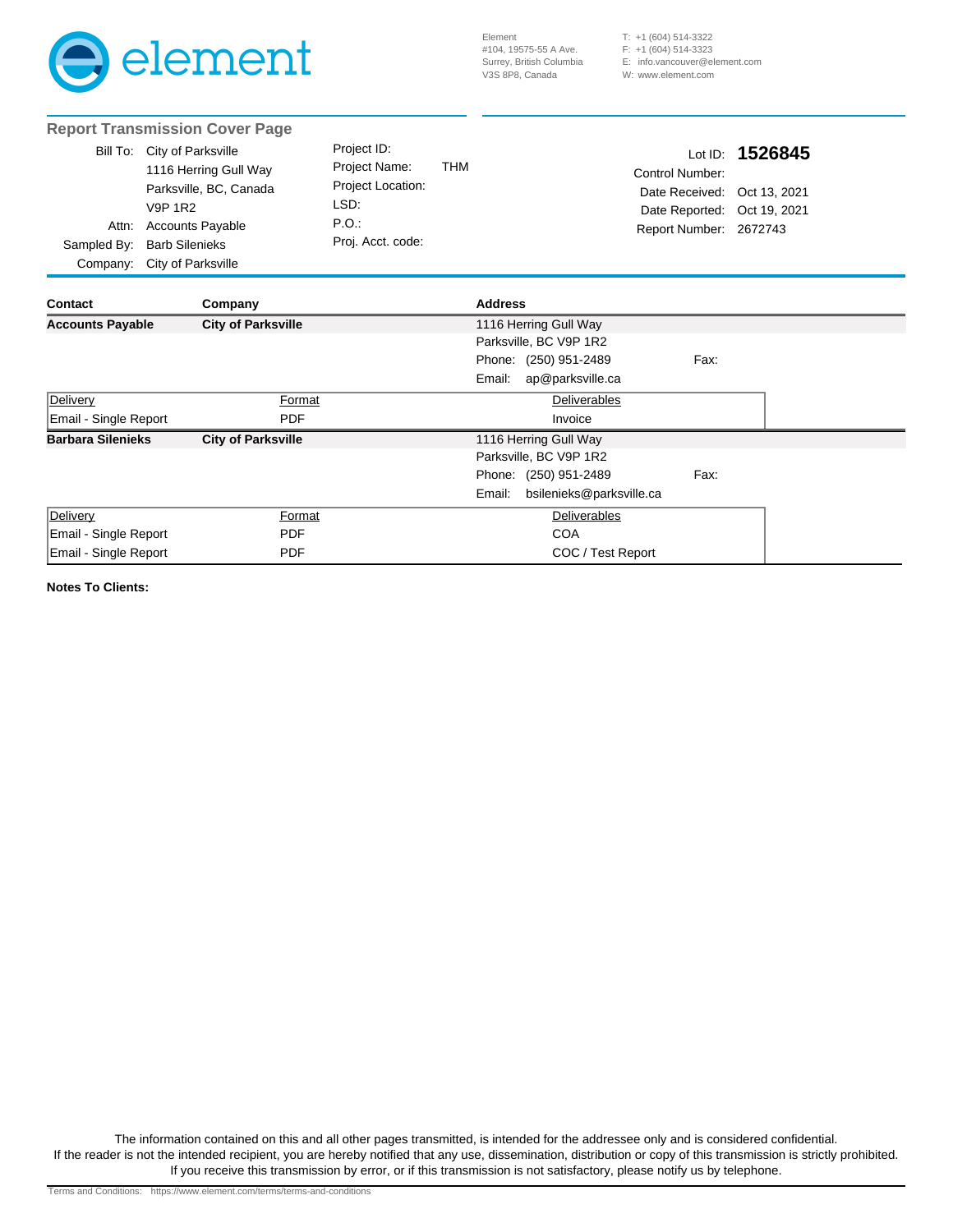

Element #104, 19575-55 A Ave. Surrey, British Columbia V3S 8P8, Canada

(604) 514-3322 (604) 514-3323 E: info.vancouver@element.com W: www.element.com T: +1 F: +1 Page 1 of 3

| <b>Analytical Report</b>                     |                                                                                                                                                                   |                                                                                        |                            |                                                     |                                                                              |                            |
|----------------------------------------------|-------------------------------------------------------------------------------------------------------------------------------------------------------------------|----------------------------------------------------------------------------------------|----------------------------|-----------------------------------------------------|------------------------------------------------------------------------------|----------------------------|
| Bill To:<br>Attn:<br>Sampled By:<br>Company: | City of Parksville<br>1116 Herring Gull Way<br>Parksville, BC, Canada<br><b>V9P 1R2</b><br><b>Accounts Payable</b><br><b>Barb Silenieks</b><br>City of Parksville | Project ID:<br>Project Name:<br>Project Location:<br>LSD:<br>P.O.<br>Proj. Acct. code: | <b>THM</b>                 | Control Number:<br>Date Received:<br>Date Reported: | 1526845<br>Lot ID:<br>Oct 13, 2021<br>Oct 19, 2021<br>Report Number: 2672743 |                            |
|                                              |                                                                                                                                                                   | <b>Reference Number</b>                                                                | 1526845-1                  | 1526845-2                                           | 1526845-3                                                                    |                            |
|                                              |                                                                                                                                                                   | <b>Sample Date</b>                                                                     | Oct 12, 2021               | Oct 12, 2021                                        | Oct 12, 2021                                                                 |                            |
|                                              |                                                                                                                                                                   | <b>Sample Time</b>                                                                     | 09:15                      | 09:30                                               | 09:40                                                                        |                            |
|                                              |                                                                                                                                                                   | <b>Sample Location</b>                                                                 |                            |                                                     |                                                                              |                            |
|                                              |                                                                                                                                                                   | <b>Sample Description</b>                                                              | Community Park /<br>2.6 °C | Temple / 2.6 °C                                     | Ermineskin / 2.6 °C                                                          |                            |
|                                              |                                                                                                                                                                   | <b>Matrix</b>                                                                          | Water                      | Water                                               | Water                                                                        |                            |
| Analyte                                      |                                                                                                                                                                   | <b>Units</b>                                                                           | <b>Results</b>             | <b>Results</b>                                      | <b>Results</b>                                                               | Nominal Detection<br>Limit |
|                                              | <b>Trihalomethanes Screen - Water</b>                                                                                                                             |                                                                                        |                            |                                                     |                                                                              |                            |
| Chloroform                                   |                                                                                                                                                                   | mg/L                                                                                   | 0.049                      | 0.043                                               | 0.033                                                                        | 0.001                      |
| Bromodichloromethane                         |                                                                                                                                                                   | mg/L                                                                                   | 0.007                      | 0.007                                               | 0.005                                                                        | 0.001                      |
| Dibromochloromethane                         |                                                                                                                                                                   | mg/L                                                                                   | 0.002                      | 0.002                                               | 0.002                                                                        | 0.001                      |
| <b>Bromoform</b>                             |                                                                                                                                                                   | mg/L                                                                                   | < 0.001                    | < 0.001                                             | < 0.001                                                                      | 0.001                      |
| <b>Total Trihalomethanes</b>                 |                                                                                                                                                                   | mg/L                                                                                   | 0.058                      | 0.052                                               | 0.040                                                                        | 0.001                      |
|                                              | <b>Trihalomethanes - Surrogate Recovery</b>                                                                                                                       |                                                                                        |                            |                                                     |                                                                              |                            |
| Dibromofluoromethane                         | EPA Surrogate                                                                                                                                                     | %                                                                                      | 116                        | 116                                                 | 116                                                                          | 50-140                     |
| Toluene-d8                                   | <b>EPA Surrogate</b>                                                                                                                                              | %                                                                                      | 99                         | 101                                                 | 103                                                                          | 50-140                     |
| Bromofluorobenzene                           | <b>EPA Surrogate</b>                                                                                                                                              | %                                                                                      | 97                         | 99                                                  | 95                                                                           | 50-140                     |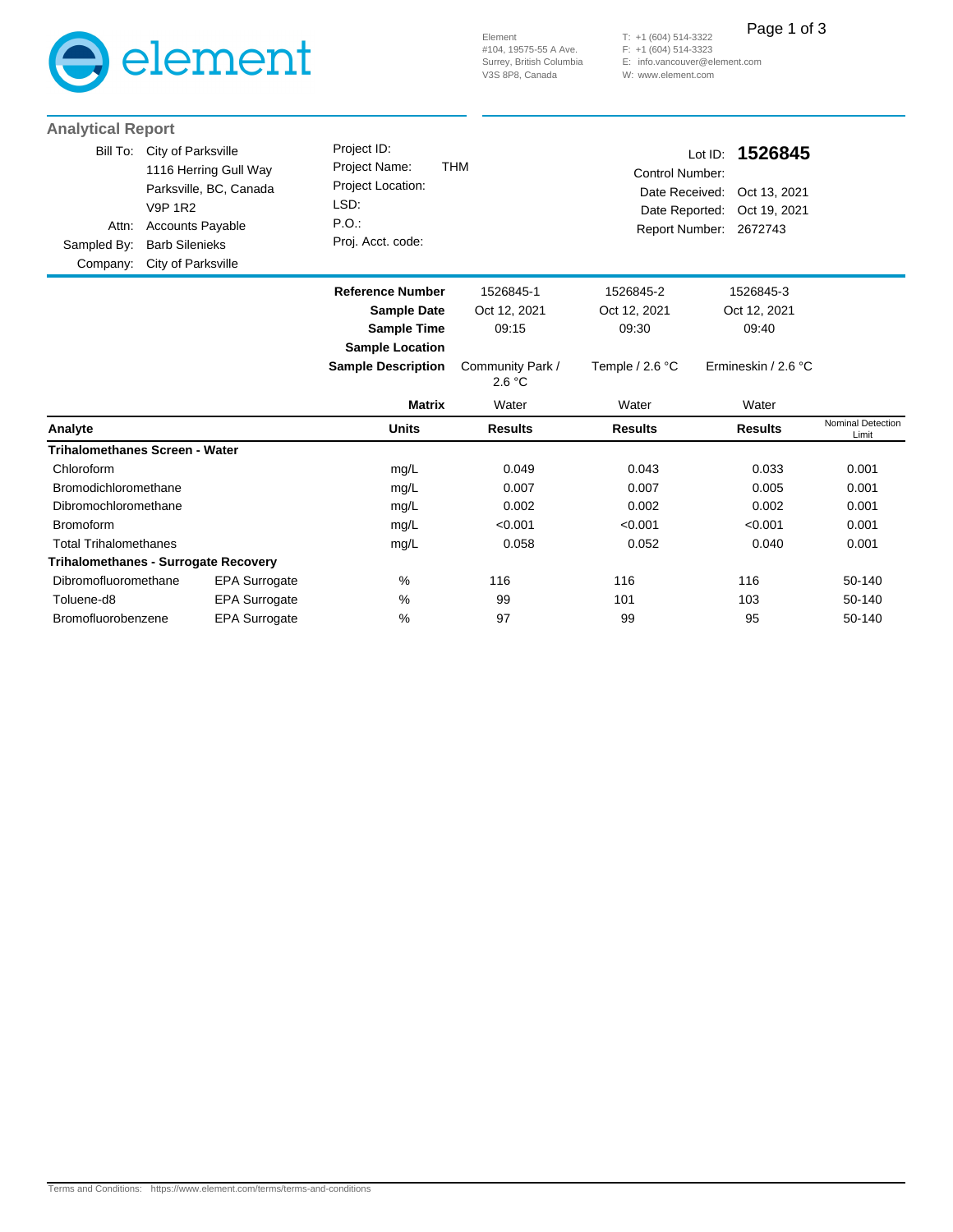

(604) 514-3322 T: +1 (604) 514-3323 F: +1 E: info.vancouver@element.com W: www.element.com Page 2 of 3

| <b>Analytical Report</b> |                                                                                                                                                                                          |                                                                                        |              |                                                                                                         |                 |
|--------------------------|------------------------------------------------------------------------------------------------------------------------------------------------------------------------------------------|----------------------------------------------------------------------------------------|--------------|---------------------------------------------------------------------------------------------------------|-----------------|
| Attn:                    | Bill To: City of Parksville<br>1116 Herring Gull Way<br>Parksville, BC, Canada<br><b>V9P 1R2</b><br><b>Accounts Payable</b><br>Sampled By: Barb Silenieks<br>Company: City of Parksville | Project ID:<br>Project Name:<br>Project Location:<br>LSD.<br>P.O.<br>Proj. Acct. code: | THM          | Control Number:<br>Date Received: Oct 13, 2021<br>Date Reported: Oct 19, 2021<br>Report Number: 2672743 | Lot ID: 1526845 |
|                          |                                                                                                                                                                                          | <b>Reference Number</b>                                                                | 1526845-4    | 1526845-5                                                                                               |                 |
|                          |                                                                                                                                                                                          | <b>Sample Date</b>                                                                     | Oct 12, 2021 | Oct 12, 2021                                                                                            |                 |

**Sample Location**

**Sample Time** 09:55 10:00

|                                             |                      | <b>Sample Description</b> Public Works / 2.6 °C |                | <b>Water Treatment</b><br>Plant / $2.6 °C$ |                |                                   |
|---------------------------------------------|----------------------|-------------------------------------------------|----------------|--------------------------------------------|----------------|-----------------------------------|
|                                             |                      | <b>Matrix</b>                                   | Water          | Water                                      |                |                                   |
| Analyte                                     |                      | <b>Units</b>                                    | <b>Results</b> | <b>Results</b>                             | <b>Results</b> | <b>Nominal Detection</b><br>Limit |
| Trihalomethanes Screen - Water              |                      |                                                 |                |                                            |                |                                   |
| Chloroform                                  |                      | mg/L                                            | 0.070          | 0.033                                      |                | 0.001                             |
| Bromodichloromethane                        |                      | mg/L                                            | 0.005          | 0.003                                      |                | 0.001                             |
| Dibromochloromethane                        |                      | mg/L                                            | < 0.001        | < 0.001                                    |                | 0.001                             |
| <b>Bromoform</b>                            |                      | mg/L                                            | < 0.001        | < 0.001                                    |                | 0.001                             |
| <b>Total Trihalomethanes</b>                |                      | mg/L                                            | 0.075          | 0.036                                      |                | 0.001                             |
| <b>Trihalomethanes - Surrogate Recovery</b> |                      |                                                 |                |                                            |                |                                   |
| Dibromofluoromethane                        | <b>EPA Surrogate</b> | $\%$                                            | 119            | 122                                        |                | 50-140                            |
| Toluene-d8                                  | <b>EPA Surrogate</b> | $\frac{0}{0}$                                   | 101            | 100                                        |                | 50-140                            |
| Bromofluorobenzene                          | <b>EPA Surrogate</b> | %                                               | 95             | 98                                         |                | 50-140                            |

Whe Cette

Mike Yohemas, BSc Approved by:

General Manager

.Data have been validated by Analytical Quality Control and Element's Integrated Data Validation System (IDVS)<br>Generation and distribution of the report, and approval by the digitized signature above, are performed through

Terms and Conditions: https://www.element.com/terms/terms-and-conditions